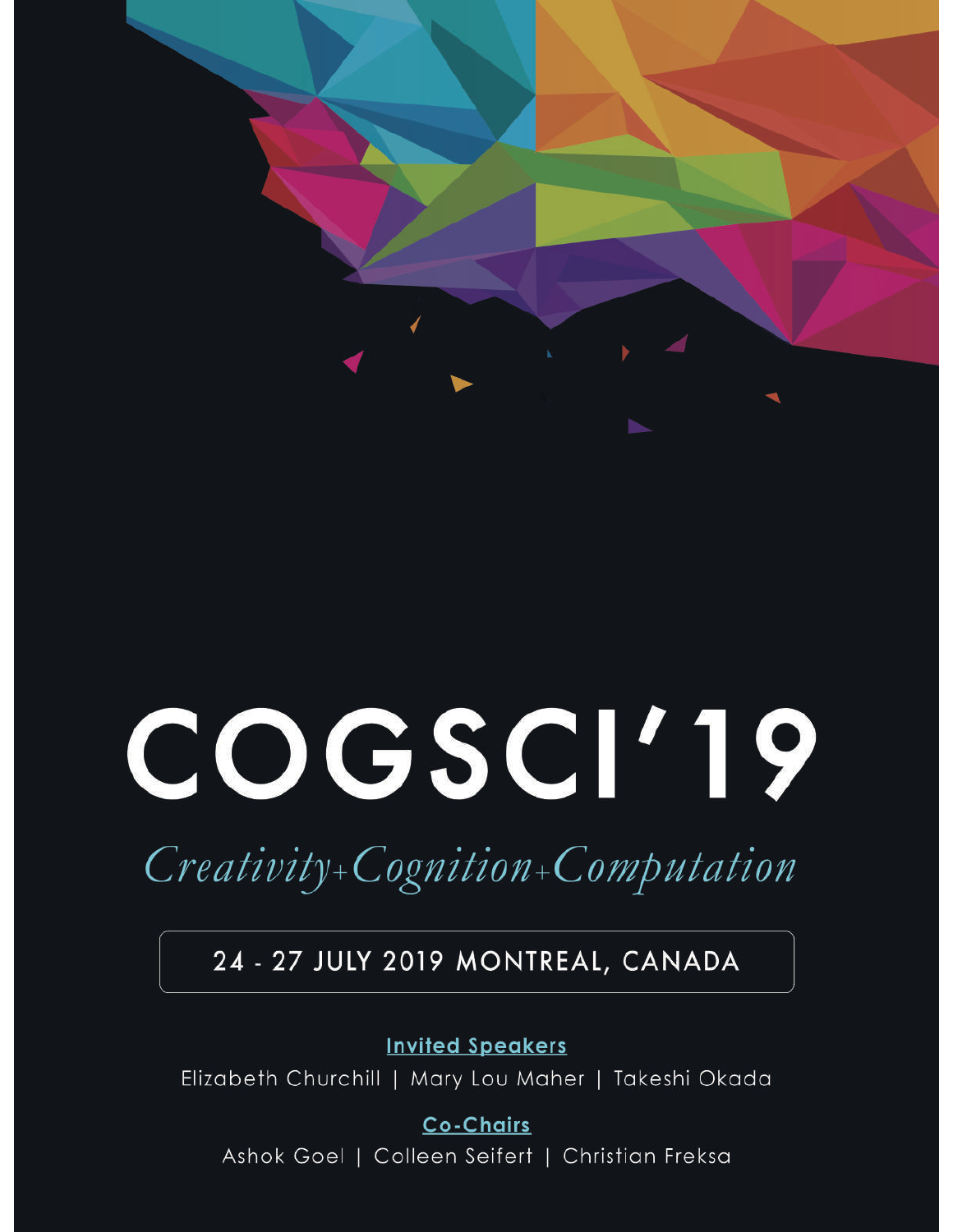#### The Synergy of Passive and Active Learning Modes in Adaptive Perceptual Learning

Everett Mettler (<u>[mettler@ucla.edu](mailto:mettler@ucla.edu)</u>)<sup>1</sup> Austin S. Phillips [\(asphillips@ucla.edu](mailto:asphillips@ucla.edu))<sup>1</sup> Christine M. Massey [\(cmassey@psych.ucla.edu](mailto:cmassey@psych.ucla.edu))<sup>1</sup>

Timothy Burke (<u>mizerai@ucla.edu</u>)<sup>1</sup> Patrick Garrigan ([pgarriga@sju.edu\)](mailto:pgarriga@sju.edu)<sup>2</sup> Philip J. Kellman (<u>[kellman@cognet.ucla.edu](mailto:kellman@cognet.ucla.edu)</u>)<sup>1</sup>

<sup>1</sup>Department of Psychology, University of California, Los Angeles Los Angeles, CA 90095 USA <sup>2</sup>Department of Psychology, St. Joseph's University Philadelphia, PA 19131 USA

#### Abstract

Adaptive learning systems that generate spacing intervals based on learner performance enhance learning efficiency and retention (Mettler, Massey & Kellman, 2016). Recent research in factual learning suggests that initial blocks of passive trials, where learners observe correct answers without overtly responding, produce greater learning than passive or active trials alone (Mettler, Massey, Burke, Garrigan & Kellman, 2018). Here we tested whether this passive + active advantage generalizes beyond factual learning to perceptual learning. Participants studied and classified images of butterfly genera using either: 1) Passive Only presentations, 2) Passive Initial Blocks followed by active, adaptive scheduling, 3) Passive Initial Category Exemplar followed by active, adaptive scheduling, or 4) Active Only learning. We found an advantage for combinations of active and passive presentations over Passive Only or Active Only presentations. Passive trials presented in initial blocks showed the best performance, paralleling earlier findings in factual learning. Combining active and passive learning produces greater learning gains than either alone, and these effects occur for diverse forms of learning, including perceptual learning.

Keywords: adaptive learning; perceptual learning; spacing effect; memory; active learning; passive learning

#### Introduction

The well-known spacing effect is a boost in long-term retention that results when recurrent learning episodes are spaced across gaps in time (Carpenter, 2017; Cepeda, Pashler, Vul, Wixted & Rohrer, 2006; Delaney, Verkoeijen & Spirgel, 2010). Spacing effects apply to a wide variety of learning domains and learners, and also influence diverse learning modes such as perceptual learning (Mettler & Kellman, 2014).

Recent research has shown that spacing effects can be enhanced by dynamically adjusting the size of spacing intervals during a learning session using an adaptive algorithm, Adaptive Response-Time-based Scheduling (ARTS; Mettler, Massey & Kellman, 2011; Mettler, Massey & Kellman, 2016). In ARTS, spacing delays are updated to match changes in learning strength as learning progresses for individual learners and items. Learning strength can be reliably estimated from response time (RT), with slower response times indicating retrieval difficulty and correspondingly lower learning strengths (Pyc & Rawson, 2009; Benjamin & Bjork, 1996; Karpicke & Bauernschmidt, 2011). ARTS updates the spacing among items in real time, by tracking the underlying learning strengths using an individual's accuracy and RT for learning items or for categories, producing highly efficient learning (Mettler, Massey & Kellman, 2011, 2016). In perceptual learning and other category learning domains, the same adaptive learning approach is applied to categories, such that learning strength for each category influences the priority of a learning trial involving a new exemplar of that category. Such adaptive spacing, and the interleaving of exemplars of different categories, also produces strong learning benefits relative to other arrangements (Mettler & Kellman, 2014).

Achieving the benefits of adaptive spacing requires interactive learning trials from which performance data are obtained. Recent work, however, suggests that the benefits of adaptive spacing may be further enhanced by combining active trials with passive presentations during learning. In a study investigating the learning of geography facts, Mettler, Massey, Burke, Garrigan & Kellman (2018) compared delayed retention rates following passive learning, active learning, and combinations of passive and active learning. Combinations of passive and active learning resulted in better performance than active learning alone. Passive presentations alone fared worst. In addition, the specific manner of combining passive and active modes mattered: learning which began with multiple blocks of passive trials followed by active, adaptive learning resulted in the best performance.

In the current study, we investigated whether the same learning advantages for passive combined with active learning might exist for perceptual learning (PL), which presumably rests on different mechanisms (changes in information selection and encoding vs. explicit storage of memory items). For factual information, spacing was manipulated among individual factual items. Here spacing was manipulated among categories of perceptual stimuli, but with each re-presentation of a category, a new exemplar was shown. Some earlier work suggested that combining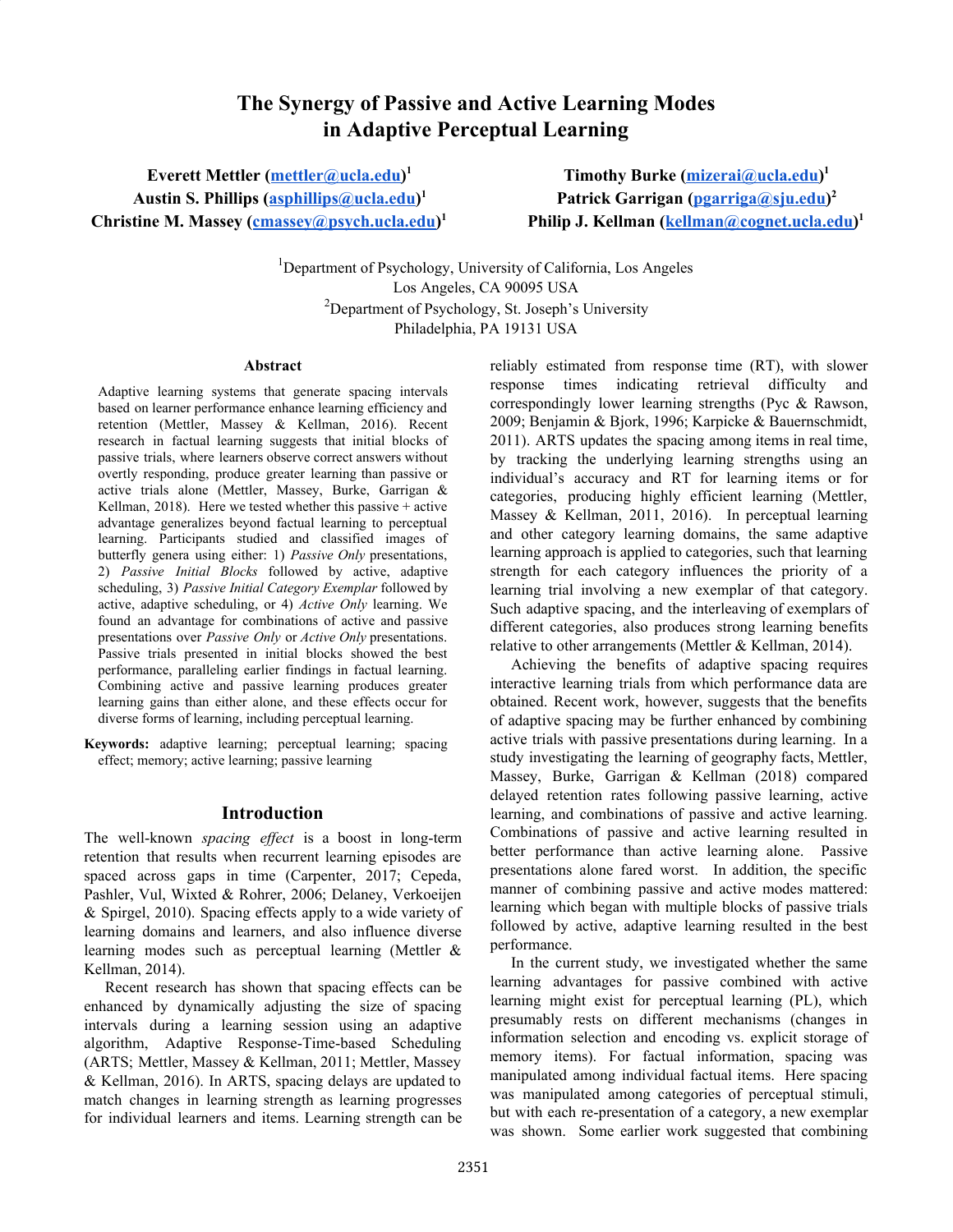passive and active modes might benefit PL (Thai, Krasne & Kellman, 2015); however, no work has explored different modes of combining active and passive trials.

Why might including some passive learning trials among active learning trials result in better PL than active trials alone? One benefit of passive trials may be to prevent the negative cognitive and motivational consequences of asking learners to generate answers in initial interactive learning trials - similar to the hypothesized benefits of initial passive trials in factual learning. Specific to PL, passive trials might focus attention on some characteristics of categories, and active trials might complement this learning by targeting other characteristics. For example, Carvalho & Goldstone (2015) suggested that passive trials can increase attention to commonalities between members of the same category when certain between-category and within-category similarity relations hold, but that active trials provide greater benefits to learning when the inverse similarity relations hold. Combining passive and active trials could be a strategy then to increase overall learning due to the complementary strengths of active and passive presentations in the learning of categories that possess a variety of internal structures. In the current study, we systematically compared learning schedules that included passive and active trials alone, and two different combinations of passive and active trials. We analyzed subsequent retention of perceptual classification after a delay, and we examined whether passive and active training was affected by internal category structures such as between and within-category similarity.

We compared four conditions: a) Passive Only presentations of learning items, b) Passive Initial Blocks followed by active, adaptive scheduling, c) Passive Initial Category Exemplar followed by active, adaptive scheduling for each category introduced, and d) Active Only learning with no passive presentations. We hypothesized that introductory presentations of passive trials, followed by active learning would fare the best, however, the effect of passive learning might be better if passive trials were limited to single presentations rather than blocks.

#### Method

Participants One hundred twenty undergraduate psychology students participated to partially fulfill course requirements.

Materials 12 categories (genera) of butterflies (lepidoptera) were used, where each genus contained images of 9 exemplars. On each learning trial, an image of one category exemplar was presented on the left side of the screen. In Active trials, the 12 possible category name responses were shown in a two-column list organized alphabetically on the right side of the screen. In Passive trials, only the correct category label was shown and the alternate category names were omitted.



Figure 1: Images of 2 butterfly genera with 3 exemplars from each genus. Danaus (top) and Neptis (bottom).

Design A 4x3x2x2 mixed factorial design was used. There were four between-subject passive/active conditions (Passive Only, Passive Initial Block, Passive Initial Category Exemplar, and Active Only). A pretest/posttest design consisted of three test phases (Pretest, Immediate posttest, and 1 week delayed posttest). In addition there was a within-subject factor of Familiarity (Familiar vs Unfamiliar); that is, at each test, each category was tested twice with both new and previously seen exemplars. Finally, there was a between-subject factor of Assessment List, such that the familiar and unfamiliar exemplars for each category were randomly selected differently for each of the two lists.

Procedure Participants completed two sessions separated by one week. The initial session consisted of a pretest, training phase and immediate posttest. The second session consisted of a delayed posttest only. In all tests and training, participants were shown a genus exemplar and were asked to identify the matching genus name from a list of all 12 category names. No feedback was provided. Tests consisted of two presentations of each genus: one presentation was a 'familiar' exemplar shown during training, and the other exemplar was an 'unfamiliar' exemplar withheld from training. There were two assessment lists and each participant was randomly assigned one of the versions. Each participant saw the same test version, and thus the same familiar and unfamiliar exemplars for each category, across pre, post and delayed tests.

In the Passive Only condition, butterflies were presented in 12 blocks of 12 passive trials. Each category appeared once per block, in random order, and a random exemplar from the category was chosen for each presentation. In the Passive Initial Blocks condition, participants first completed 2 blocks of passive trials, with blocks having the same structure as the *Passive Only* condition, followed by adaptive scheduling. In the Passive Initial Category Exemplar condition, the first presentation of each category was a passive trial followed by a fixed spacing interval of two intervening trials, so that the correct response was not still in working memory. All trials in this condition that did not involve the first presentation of a category were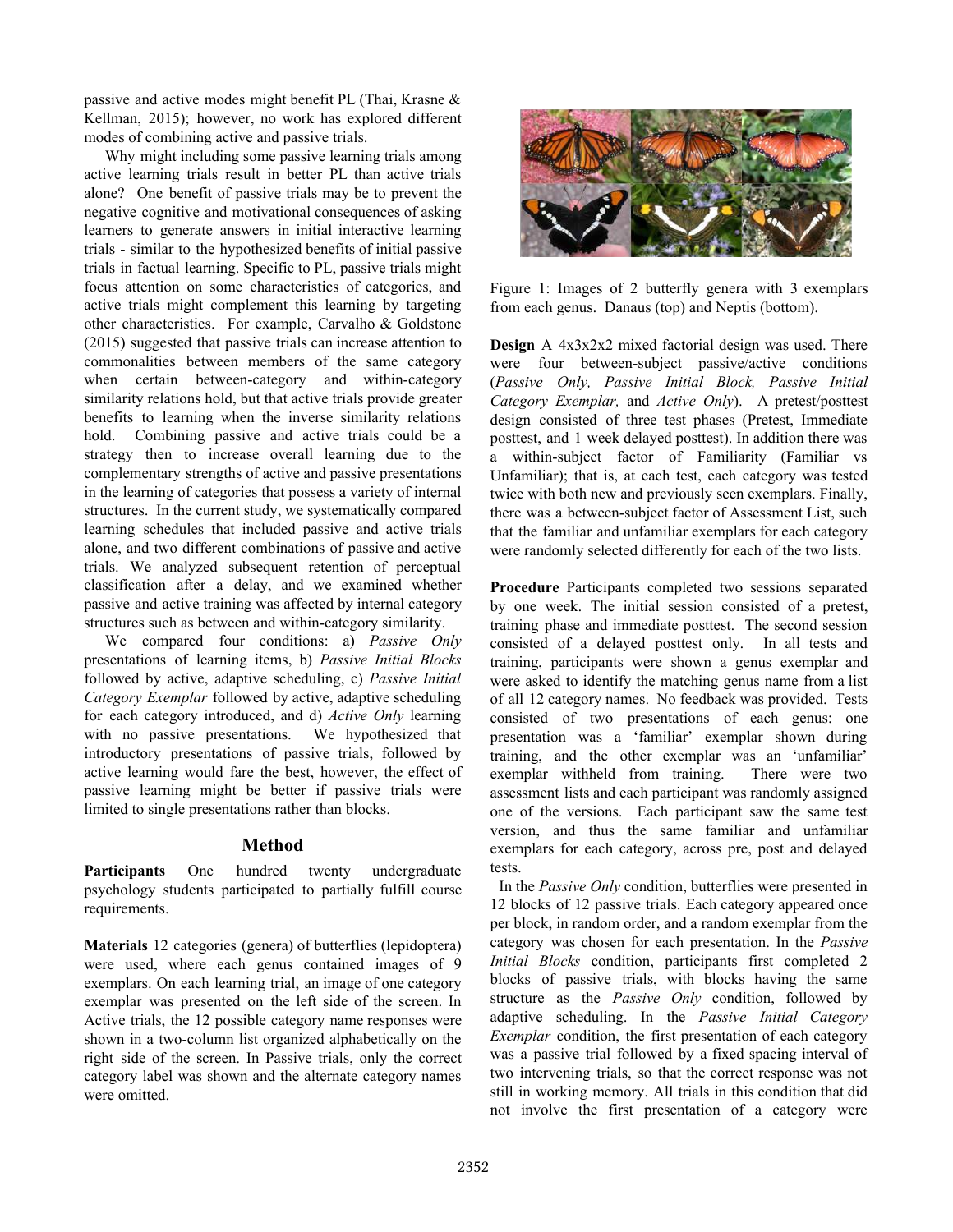adaptively scheduled. In the Active Only condition, all trials were adaptively scheduled.

The ARTS algorithm determined the adaptive scheduling for active trials. After every response, ARTS calculates a priority score for each learning item and compares scores across items to determine which item will be presented next. Equation 1 shows the priority score calculation.

$$
P_i = a(N_i - D)[b(1 - \alpha_i) Log(RT_i/r) + \alpha_i W]
$$
 (1)

Detailed description of the ARTS algorithm can be found in Mettler, Massey & Kellman (2011, 2016). ARTS parameters were the following: the enforced delay D was set to 2 trials, the incorrect penalty  $W$  was set to 20, parameters  $a, b, r$  were set to 0.1, 1.1, and 1.7 respectively, and the timeout was 30 seconds.

Learning for each category continued until 5 out of the last 6 presentations were correctly answered with all correct response times less than 7 seconds. Learning criteria, adopted from previous studies, included both speed and accuracy, where speedy responses also ensured that final presentations were widely spaced.

Participants were assigned to Condition using a pretest balancing algorithm (similar to a procedure called Minimization; Pocock & Simon, 1975; Mettler et al., 2018). The condition balancing algorithm was constrained so that, across conditions, the largest difference in number of assigned participants never exceeded one. There were exactly 30 participants in each of the 4 conditions.



Figure 2: Learning Efficiency in Immediate and Delayed Posttest by Test Item Familiarity. (Violin plot shows mean,  $+/- 1$  standard error of the mean, density estimate and individual data points).

#### Dependent Measures and Data Analysis

Because all adaptive conditions used learning to criterion, our primary measure was learning *efficiency*, defined as accuracy gain from pretest to posttest divided by the number of trials invested in learning. Efficiency gives a way of measuring learning that incorporates both variations in posttest performance, and variations in the number of learning trials required to reach the learning criteria. It may be thought of as a rate measure, indicating performance improvement per trial. The number of passive trials was determined based on pilot work to be roughly equal to the number of trials needed to reach mastery in active conditions. In the two conditions combining passive and active trials, all trials were included in trial and efficiency calculations.

In addition to efficiency we measured change in accuracy and reaction time. All measures were assessed using standard parametric statistics, such as ANOVA. Because we sought to compare differences across learning conditions, we conducted planned comparisons between pairs of conditions. All statistical tests were two-tailed, with a 95% confidence level, all effect sizes d are Cohen's d, and all error bars in graphs show  $+/-1$  standard error of the mean.

#### Results

Pretests A 4x2x2 ANOVA on Condition, Assessment List and Familiarity showed no significant main effect of Condition (F(3,112)=0.213, p=.887,  $\eta_p^2 = 0.06$ ), Assessment List  $(F(1,112)=0.457, p=.500, \eta_p^2=.004)$  or Familiarity  $(F(1,112)=2.395, p=.125, \eta_p^2=.021).$ 

Efficiency *Efficiency*, defined as posttest accuracy gain from pretest divided by learning trials to criterion, is shown in Figure 2 for each of the posttests, the 4 learning conditions and for familiar vs. unfamiliar test items. The Passive Initial Blocks condition appeared to have higher efficiency at immediate posttest and highest numerical efficiency at delayed posttest. A 4x2x2x2 mixed factorial ANOVA on Passive/Active Scheduling Condition, Test Phase (Immediate vs. Delayed Posttest), Item Familiarity (Test exemplar seen vs. withheld in training) and Assessment List (1 vs 2) showed a significant main effect of Condition (F(3,112)=2.921, p=.037,  $\eta_p^2 = 0.073$ ) a significant main effect of Test Phase  $(F(1,112)=277.127, p<.001,$  $\eta_p^2$  = 712), a significant main effect of Familiarity  $(F(1,112)=17.832, p<.001, \eta_p^2=137)$ , and no significant main effect of Assessment List  $(F(1,112)=0.018, p=.893,$  $\eta_p^2$  <.001). Interactions were not significant (ps>.127) but there was a marginally significant interaction between Condition and Phase  $(F(3,112)=2.197, p=.092, \eta_p^2=.056)$ and Assessment List and Familiarity  $(F(1,112)=3.391)$ , p=.068,  $\eta_p^2 = 0.029$ ).

The marginally significant interaction between Condition and Test appears to be driven by the clear superiority of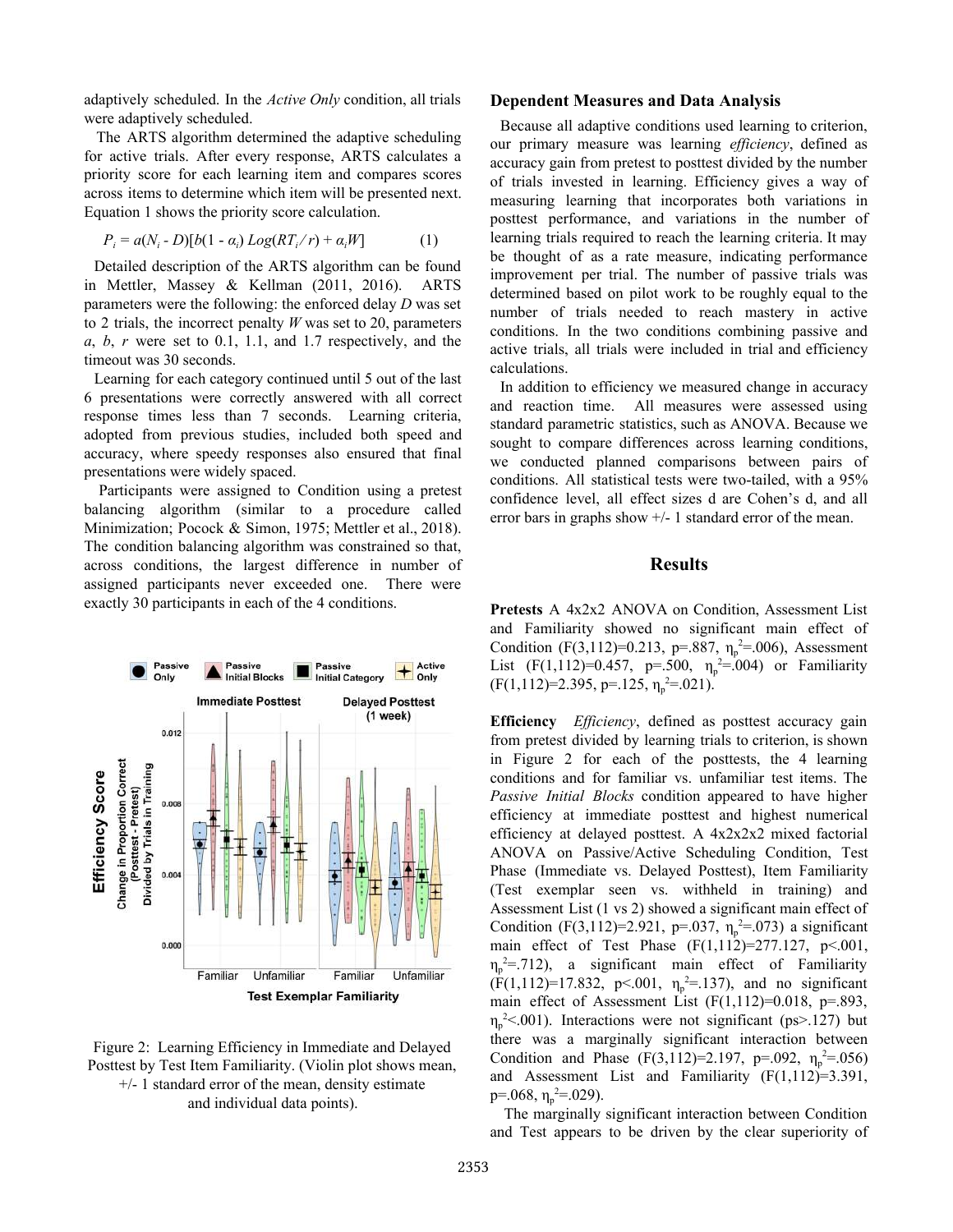Passive Initial Blocks at immediate test that is less pronounced at delayed test. Paired comparisons revealed significant differences between conditions at immediate test (Passive Only vs. Passive Initial Block,  $t(58)=3.12$ ,  $p=.003$ , d=0.84; Passive Initial Blocks vs. Active Only,  $t(58)=2.53$ ,  $p=0.014$ ,  $d=0.65$ ), and a marginally significant difference between Passive Initial Blocks vs. Passive Initial Category  $(t(58)=1.868, p=.067, d=0.48)$ . Other comparisons did not reach significance (ps >.51). Paired comparisons at delayed posttest showed significant differences between Passive *Initial Blocks* and *Active Only* (t(58)=2.514, p=.015, d=0.65). There was a marginally significant difference between Passive Initial Category and Active Only  $(t(58)=1.74, p=.088, d=0.45)$ . The remaining comparisons did not reach significance (ps > .105). Between immediate and delayed posttests, all pairwise comparisons were significant ( $p<05$ ) except for between Active Only at immediate test and Passive Initial Blocks at delayed posttest  $(t(58)=1.47, p=.147, d=0.38).$ 

Trials in training Mean trials to reach learning criteria or the end of the session are shown in Figure 3. A 3x2 mixed factorial ANOVA was conducted on Condition and Assessment List. The Passive Only condition was removed from the ANOVA and paired comparisons due to its fixed (preset) number of trials. There was a significant effect of condition  $(F(2, 84)=3.448, p=.036, \eta_p^2=.076)$ . Paired comparisons showed significant differences between Passive Initial Blocks and Passive Initial Category  $(t(58)=2.068, p=.043, d=0.554)$  and between *Passive Initial Blocks* and *Active Only* (t(58)=2.707, p=.009, d=0.732), but not between Passive Initial Category and Active Only  $(t(58)=0.623, p=.536, d=0.161)$ . One sample t-tests were used to compare each Active condition against the Passive Only condition mean of 144 trials. There was a significant difference for *Active Only* (t(29)=2.69, p=.012) and a



Figure 3: Trials in training session by 4 scheduling conditions.

marginally significant difference for Passive Initial Category (t(29)=1.97, p=.057), but no significant difference for *Passive Initial Blocks* (t(29)=0.70, p=.49).

#### Learning Analytics

In order to explore the reasons why performance was highest for Passive Initial Blocks conditions and lower for Active Only, we explored trial-by-trial data during learning. In prior work with learning of factual items we determined that initial blocks of passive items significantly reduced the severity of certain deleterious trial sequences. Specifically, the incidence of errors followed by correct responses (dubbed 0,1 sequences) across conditions, and these sequences followed by another error  $(0,1,0)$  sequences), were reduced in conditions that included initial passive blocks, relative to the other active conditions.

We examined 0,1 trial sequences during learning across the three adaptive scheduling conditions. First, the incidence of 0,1 sequences was highest in the Active Only condition and lowest in the Passive Initial Blocks condition, even when adjusting for the first few trials where there are necessarily errors in the *Active Only* condition due to initial guessing. The frequency of 0,1 instances across the three conditions and for groups of initial trials are shown in Figure 4. Trials 4+ are most instructive, showing that Passive Initial Blocks had the fewest occurrences of 0,1 among the three conditions. A 3 way ANOVA run on Condition for Trials 4+, found a significant effect of condition (F(2,87)=5.23, p=.007,  $\eta_p^2 = 107$ ) and paired comparisons showed significant differences between Passive Initial Blocks and Passive Initial Category  $(t(58)=2.52, p=.014, d=0.66)$ , *Passive Initial Blocks* and Active Only (t(58)=3.15, p=.003, d=0.82), but not between Passive Initial Category and Active Only (t(58)=0.65,  $p=.519$ ,  $d=0.17$ ).

We also examined accuracy following 0,1 sequences. Again, the first 3 trials were removed to equate conditions with respect to number of prior presentations. Figure 5



Figure 4: Frequency of 0,1 sequences by condition and by trial in learning session.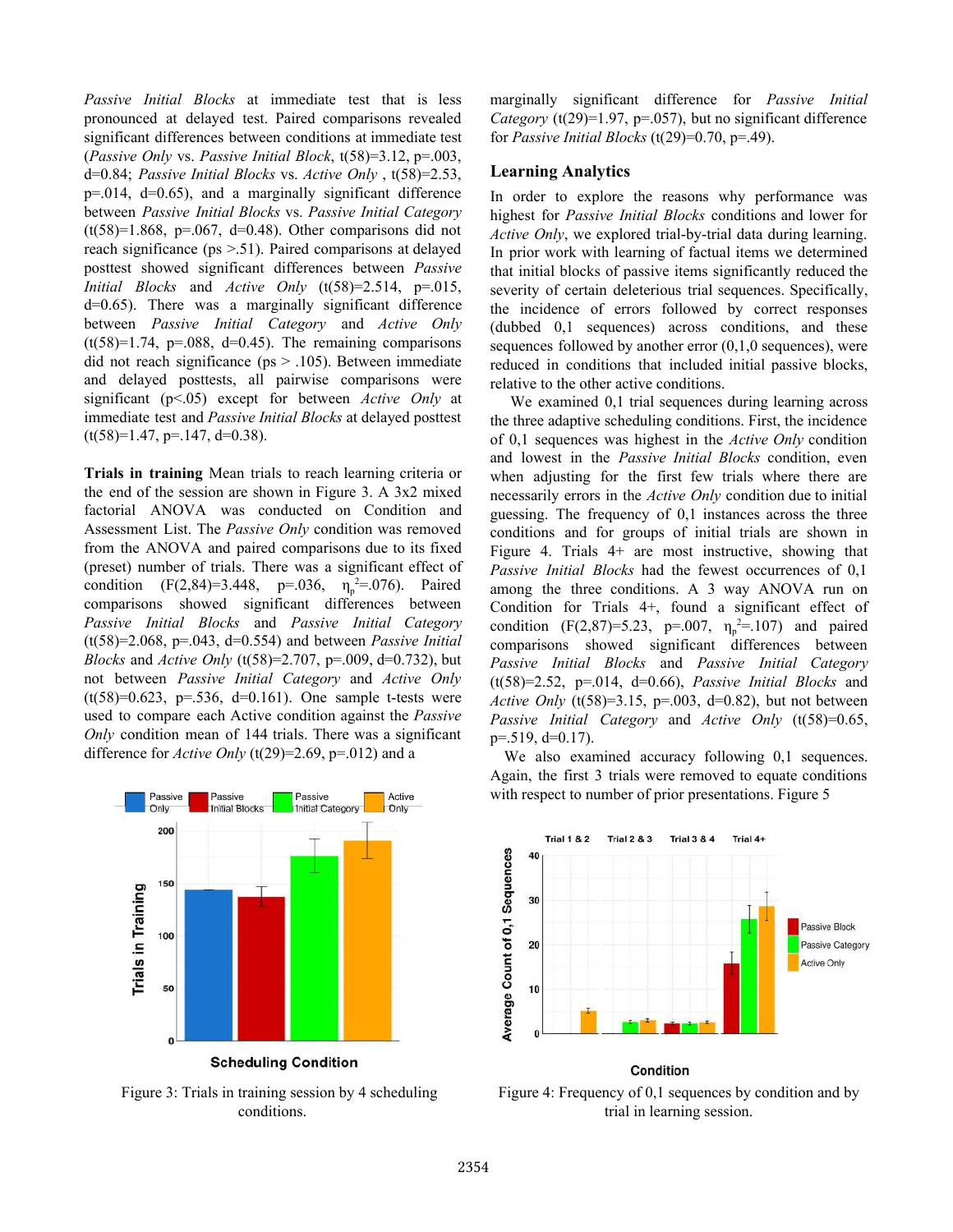

Figure 5: Success rate after 0,1 sequences, corrected for initial guessing (beginning at trial 3 for all conditions).

shows accuracy following 0,1 sequences. A 3 way ANOVA on success rate after 0,1 sequences found a significant effect of Condition (F(2,87)=4.34, p=.016,  $\eta_p^2 = .091$ ). Paired comparisons showed significant differences between Passive Initial Blocks and Passive Initial Category  $(t(58)=2.71, p=.009, d=0.7)$ , *Passive Initial Blocks* and Active Only (t(58)=2.22, p=.030, d=0.57), but not between Passive Initial Category and Active Only (t(58)=0.62, p=.539, d=0.16).

Within-category and between-category similarity relations Since prior research indicates the importance of within and between category similarity for benefits from passive or active trial scheduling, we examined passive only and active only learning efficiency as a function of between and within-category similarity. Similarity relations were determined by subject ratings of each category, first for between-category relations and then again, separately for within-category relations. All 12 categories were rated on a 3 point similarity scale for between-category similarity with 3 being highest and 1 lowest. Subject ratings were averaged for each category and categories were divided into 1 of 3 between-category similarity groups based on the tertile of their averaged rating. The same procedure was repeated for within-category ratings. Thus, within and between-category similarities were estimated independently. Posttest efficiencies were compared for two scheduling conditions, Passive Only and Active Only, across the three levels of within and between-category similarity.

Average efficiency differences, plotted separately for each within and between-category similarity group are shown in Figure 6. Two 2x2x3 ANOVAs were conducted, each with training schedule (Passive Only, Active Only), and Test phases (Immediate vs. Delayed posttest) as factors. One ANOVA also included within-category similarity as a factor, and the other also included between-category similarity as a factor. The ANOVA with within-category similarity as a factor showed no significant effect of Condition (F(1,176)=1.63, p=.204,  $\eta_p^2$ =.009), a significant



Figure 6: Efficiency for between-category similarity groups (top) and within-category similarity groups (bottom) for low, medium and high similarity, by Passive Only and Active Only conditions at immediate and delayed posttests.

effect of within-category similarity  $(F(1,176)=15.92)$ , p < 001,  $\eta_p^2 = 0.083$  and an effect of Test phase  $(F(1,176)=223.67, p<.001, \eta_p^2)$ There were two significant interactions, Condition with Similarity group  $(F(1, 176)=3.92, p=.049, \eta_p^2=.022)$  and Condition with Test phase (F(1,176)=6.04, p=.015,  $\eta_p^2$ =.033).

The most instructive interaction, Condition x Similarity group, indicated that similarity relations modulated the effect of Condition. Paired comparisons indicated that differences in efficiency varied more across levels of similarity in the Active condition than in the Passive condition. Specifically, the greater the within group similarity, the greater the efficiency in the Active Only condition. In the *Active Only* condition, there were significant differences in learning efficiency between low within similarity and high within similarity  $(t(238)=4.96)$ ,  $p<.001$ ,  $d=0.64$ ), between medium within similarity and low within similarity (t(238)=2.7, p=.007, d=0.35), and between high within similarity and medium within similarity  $(t(238)=2.13, p=.034, d=0.28)$ . In the *Passive Only* condition, the difference between low within similarity and medium within similarity was significant  $(t(238)=2.226$ ,  $p=0.027$ ,  $d=0.287$ ) and the difference between low within similarity and high within similarity was significant  $(t(238)=2.388, p=.018, d=0.308)$ , but the difference between medium within similarity and high within similarity was not significant (t(238)=0.136, p=.892, d=0.018).

The ANOVA with between-category similarity included as a factor showed no significant effect of condition  $(F(1, 176)=1.73, p=.190, \eta_p^2=.01)$ , a significant effect of between-category similarity  $(F(1,176)=12.34, p<.001,$  $\eta_p^2$ =0.066), and a significant effect of Test phase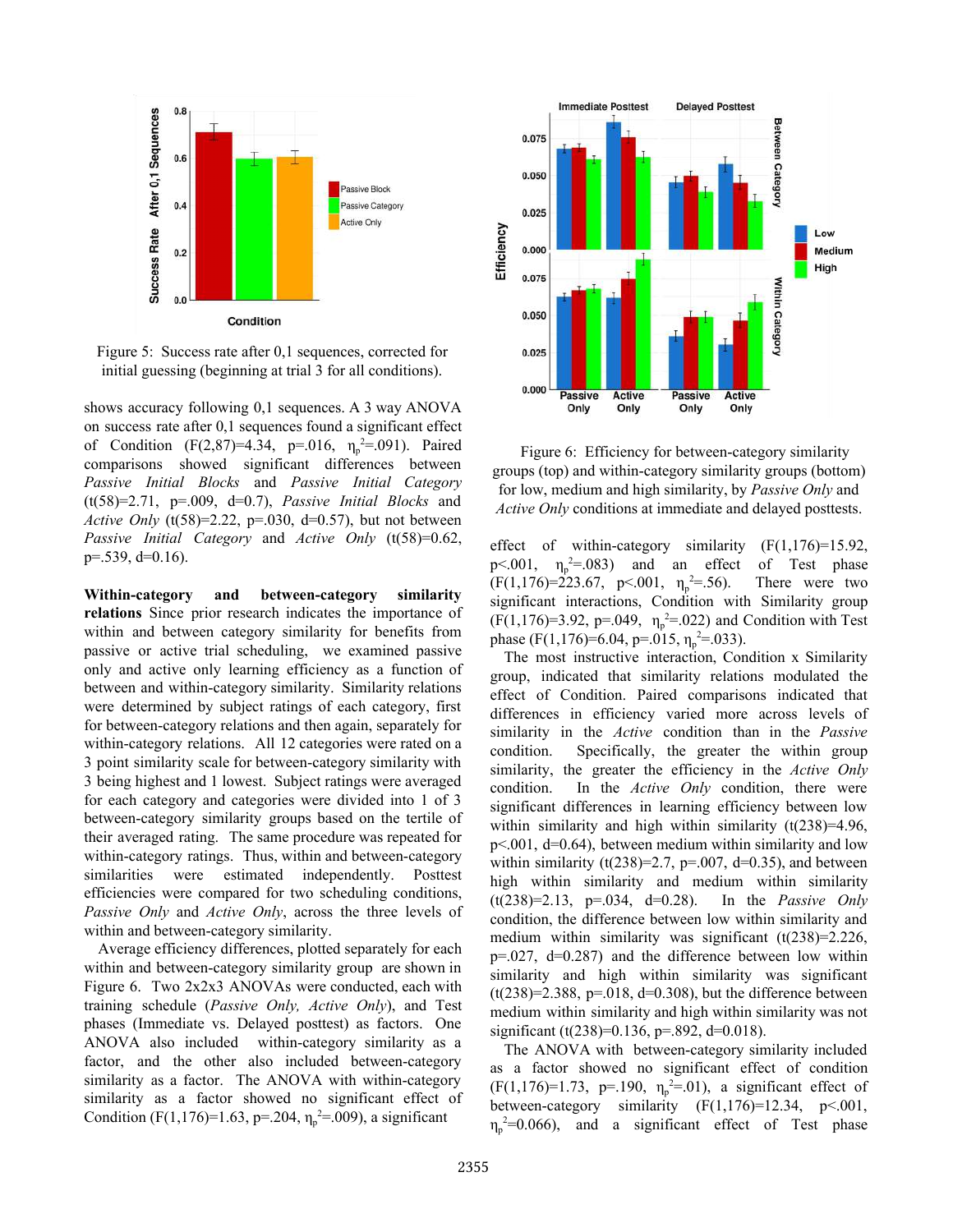$(F(1, 176)=236.08, p<.001, \eta_p^2=0.573)$ . There was one significant interaction, between Condition and Test phase  $(F(1, 176)=6.38, p=.012, \eta_p^2=.035)$ , and a marginally significant interaction of Condition x Similarity group  $(F(1,176)=3.79, p=.053,$  $2=0.021$ ). As with within-category relations, paired comparisons showed that between-category similarity modulated the effects of Condition. In the Active Only condition, there were significant differences in efficiency between high between-category similarity and low between-category similarity (t(238)=4.26, p<.001, d=0.55), between medium and low similarity  $(t(238)=2.36, p=.019, d=0.31)$ , and a marginally significant difference between high similarity and medium similarity  $(t(238)=1.94, p=.054, d=0.25)$ . In the Passive Only condition, there was one significant difference between the medium and low similarity conditions (t(238)=2.43, p=.016, d=0.31) and a marginally significant difference between high and low similarity conditions (t(238)=1.76, p=.080, d=0.23).

#### Discussion

The synergy of passive and active presentations in perceptual learning was remarkably similar to that found previously in factual learning (Mettler et al., 2018). In both studies the following conditions were compared: 1) passive presentations alone, 2) initial blocks of passive presentations followed by active, adaptive learning, 3) initial passive presentations for each category that unlocked later adaptive learning, or 4) active, adaptive learning alone with no passive presentations. In this experiment the learning consisted of perceptual learning across multiple categories (butterfly genera). We found an advantage for combining passive with active presentations such that initial passive presentations, especially when grouped into initial blocks of passive trials in which all learning categories were interleaved, resulted in the greatest efficiency of category classification at posttest. Learning persisted across time as measured by a 1-week delayed test. In addition, the benefits of passive and active combined schedules generalized to unfamiliar category exemplars that had not been shown during the learning phase. Unsurprisingly, combinations of passive and active presentations were better than passive presentations alone. More important, combinations of passive and active trials were much more effective than active, adaptive presentations alone: a few initial presentations (1 or 2 presentations for each category) was enough to generate learning gains beyond those found with purely active, adaptive schedules. Passive block and adaptive trial synergy was so strong that the Passive Initial Blocks condition at delayed test was not statistically different from the *Active Only* condition performance at immediate test. Further analysis of trial-by-trial learning data including sequences of correctness supported the idea that the benefits of a Passive Initial Blocks condition extended well into the active, adaptive learning component.

In addition to these results, we investigated the effect of category similarity on passive  $+$  active synergies. The overall apparent lower performance in the Active Only condition compared to the Passive Only condition appears to hold only when similarity between categories is high or when within-category similarity is low. For lower levels of between-category similarity and for greater levels of within-category similarity, Active Only conditions fared better than passive presentations. These effects of category similarity are somewhat different than results by Carvalho & Goldstone (2015) who showed that passive presentations result in slightly worse performance when categories have relatively low within-category similarity.<sup>1</sup> Unlike Carvalho & Goldstone, we found that active presentations had the greatest benefit when between-category similarity was lowest and when within-category similarity was highest. By one interpretation, high similarity between categories implies greater difficulty of making category discriminations. Thus active presentations are best when categories are more discriminable from each other. A natural interpretation of the effects in adaptive category sequencing is that with low within-category similarity (and potentially with high between-category similarity) assessments of category learning strength gotten from each active trial by the adaptive algorithm are less reliable when category instances are more diverse, making learning less efficient.

To conclude, we investigated the contribution of including passive presentations with interactive, adaptive learning. We found that combining passive with active presentations such that an initial passive phase (passive blocks) in which passive presentations were given for all learning categories resulted in the greatest retention performance at posttest. In perceptual learning, the effects of passive presentations appear to temper differences in category structure across variable within and between-category relations, and to enhance active, adaptive learning with fewer errors throughout the learning session.

Adaptive learning frameworks that leverage learner performance data to arrange spacing and sequencing in learning substantially improve learning across diverse types of learning, including perceptual learning. These benefits are further enhanced by combining active responding with passive modes of learning at the start of learning. The present results may help lead to a theoretical understanding of the mechanisms that enable passive  $+$  active synergies across different types of learning, and they contribute to a practical understanding of how to optimize these effects in instructional technology.

<sup>&</sup>lt;sup>1</sup> It should be noted that blocking in Carvalho and Goldstone referred to massing exemplars from the same category, whereas in our Passive Initial Blocks condition all of the passive trials were presented as a block, but we interleaved exemplars from every category consistently in all conditions.